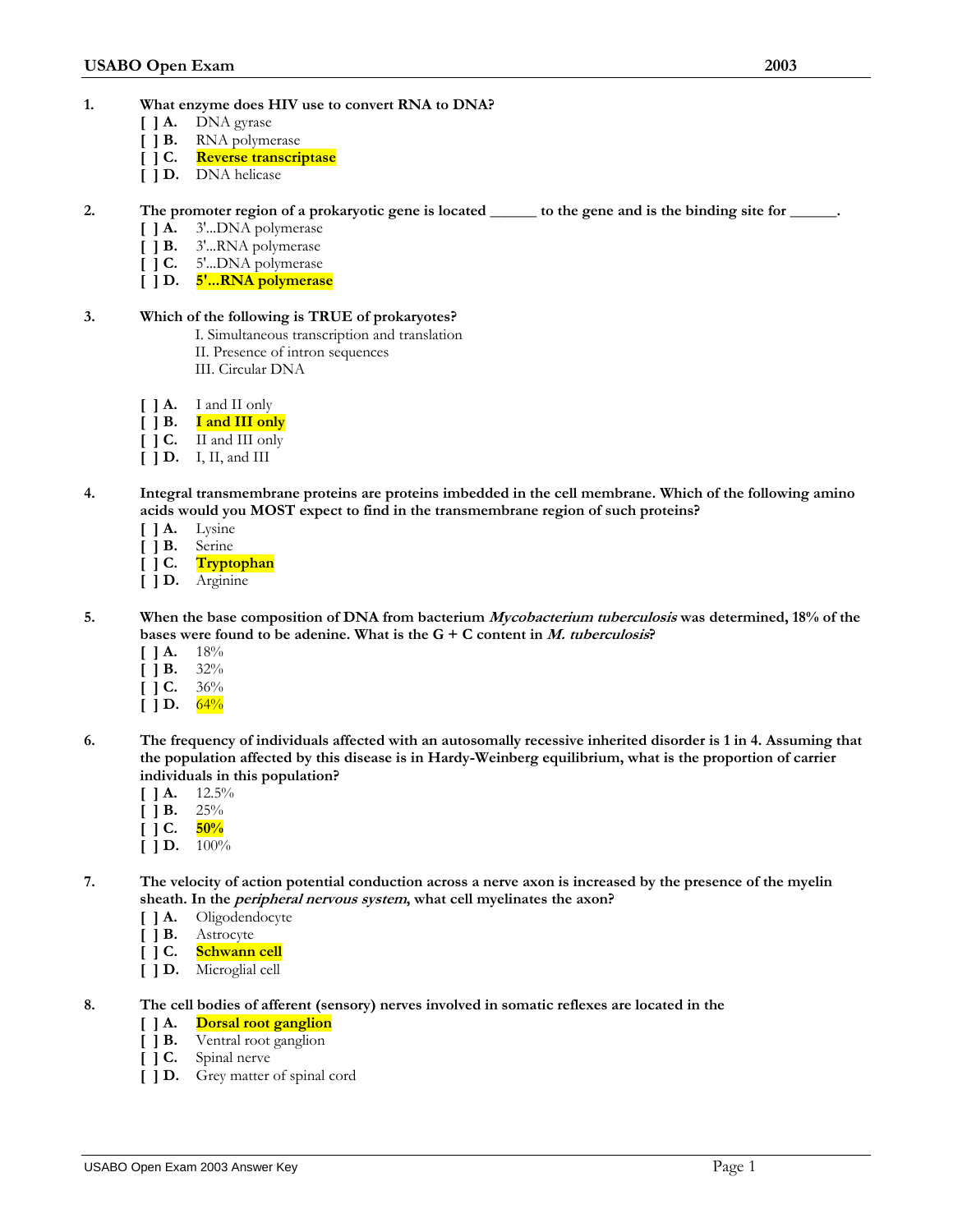- **9. Rods and cones are associated with \_\_\_\_\_ and \_\_\_\_\_ vision, respectively.** 
	- **[ ] A. Light/dark...color**
	- **[ ] B.** Color...light/dark
	- **[ ] C.** Near...far
	- **[ ] D.** Far...near

## **10. Populations that are likely to be living at a density near the limit of their resources, are characterized as**

- **[ ] A.** *r*-selected
- **[ ] B.** *p*-selected
- **[ ] C.** *Q*-selected
- **[ ] D. <sup>K</sup>-selected**

# **11.** In many types of cancer, the function of the  $p53$  gene is lost. Wild-type  $p53$  is MOST likely to be a

- [ ] **A.** proto-oncogene <br>[ ] **B.** tumor suppress
- **[ ] B. tumor suppressor**
- **[ ] C.** positive regulator of cell cycle progression
- **[ ] D.** gene required for DNA replication

### **12. What glycolytic product is shuttled to the mitochondria in aerobic respiration?**

- **[ ] A.** Acetyl-CoA
- **[ ] B.** Fumarate
- **[ ] C.** Succinyl-CoA
- **[ ] D. Pyruvate**

### **13. During human development, which process leads to the formation of three germ layers?**

- **[ ] A. gastrulation**
- **[ ] B.** neurelation
- **[ ] C.** morulation
- **[ ] D.** cephalization

# **14. Telomerase is responsible for \_\_\_\_\_ the size of telomeres, and its function is often \_\_\_\_ in carcinogenesis.**

- **[ ] A.** maintaining ... decreased
- **[ ] B. maintaining ... increased**
- **[ ] C.** decreasing ... decreased
- **[ ] D.** decreasing ... increased

#### **15. Which of the following is NOT a mode of natural selection?**

- **[ ] A.** stabilizing selection
- **[ ] B. sexual selection**
- **[ ] C.** directional selection
- **[ ] D.** diversifying selection

# **16. Protostomes have \_\_\_\_\_ and \_\_\_\_\_ types of cleavage.**

- **[ ] A. spiral ... determinate**
- **[ ] B.** spiral ... indeterminate
- **[ ] C.** radial ... determinate
- **[ ] D.** radial ... indeterminate

#### **17. Which of the following is NOT a characteristic of all chordates?**

- **[ ] A.** notochord
- **[ ] B. vertebrae**
- **[ ] C.** pharyngeal slits
- **[ ] D.** postanal tail

# **18. In cardiac muscle, calcium ions can move freely between adjacent cells through which of the following?**

- [ ] **A.** tight junctions <br>[ ] **B.** gap junctions
	- **[ ] B. gap junctions**
- **[ ] C.** calcium pumps
- **[ ] D.** plasmodesmata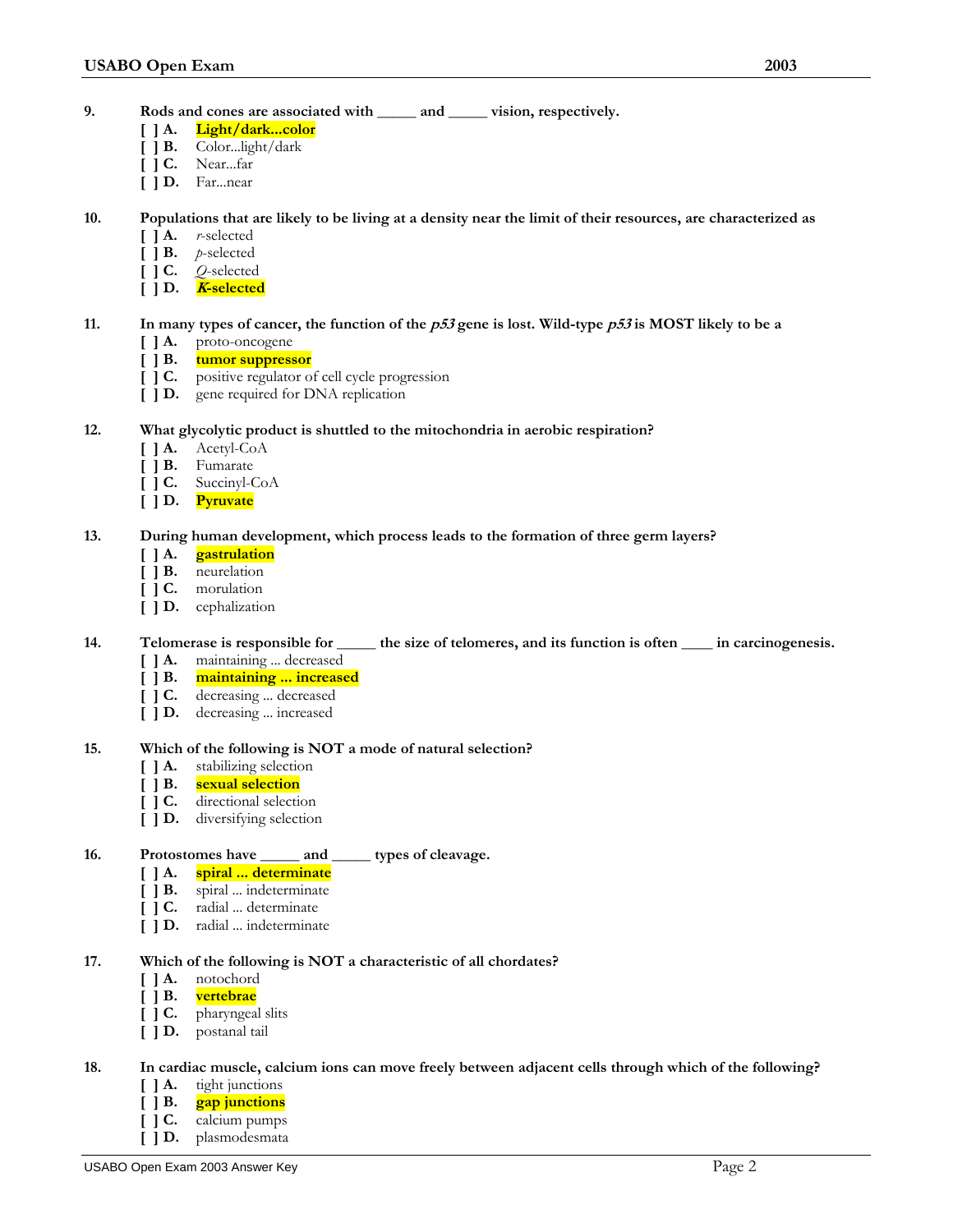# **USABO Open Exam 2003**

- **19. Unlike most polypeptide hormones, steroid hormones are unique in that they** 
	-
	- [ ] **A.** Activate gene transcription<br>[ ] **B.** Diffuse across cell memb **[ ] B. Diffuse across cell membranes**
	- **[ ] C.** Can bind proteins
	- **[ ] D.** Can be used as therapeutic drugs
- **20. In superoxide dismutase 1, an enzyme implicated in amyotrophic lateral sclerosis (Lou Gehrig's disease), a copper ion is bound to the active site and is important for enzyme activity. In this enzyme, copper most likely functions as a(n)** 
	-
	- [ ] **A.** coenzyme<br>[ ] **B.** cofactor **[ ] B. cofactor**
	- **[ ] C.** allosteric activator
	- **[ ] D.** allosteric inhibitor

# **21. The order of normal blood flow through the human heart is**

- **[ ] A.** right ventricle, right atrium, lungs, left ventricle, left atrium, body
- **[ ] B.** right ventricle, right atrium, body, left ventricle, left atrium, lungs
- **[ ] C. right atrium, right ventricle, lungs, left atrium, left ventricle, body**
- **[ ] D.** right atrium, right ventricle, body, left atrium, left ventricle, lungs

### **22. Allopatric speciation refers to species formed after which type of separation:**

- **[ ] A.** niche
- 
- [ ] **B.** temporal<br>[ ] **C.** behavioral **[ ] C.** behavioral
- **[ ] D. geographic**

### **23. Which two functional groups are always found in amino acids?**

- 
- **[ ] A.** Amine and sulfhydryl **[ ] B.** Sulfhydryl and carboxyl
- **[ ] C. Carboxyl and amine**
- **[ ] D.** Alcohol and aldehyde

### **24. Movement of ions across the membrane from higher to lower concentrations through a channel protein is an example of**

- **[ ] A.** Simple diffusion
- **[ ] B. Facilitated diffusion**
- **[ ] C.** Active transport
- **[ ] D.** Osmosis

#### **25. Which group of plants has vascular tissue but does not produce seeds?**

- I. Mosses
- II. Ferns
- III. Gymnosperms
- **[ ] A.** I
- $\begin{bmatrix} \end{bmatrix}$  **B.**  $\begin{bmatrix} \mathbf{II} \end{bmatrix}$
- **[ ] C.** III
- **[ ] D.** II & III

# **26. Which of the following is true for transport in xylem?**

- **[ ] A.** The primary force involved is osmotic pressure
- **[ ] B.** Xylem is the primary site for transport of sucrose
- **[ ] C. Movement through xylem depends mainly on transpiration**
- **[ ] D.** All of the above

#### **27. Predation is considered a \_\_\_\_\_\_\_\_\_ interaction, while Mutualism is considered a \_\_\_\_\_\_\_\_\_\_\_ interaction.**

- $[ | A. +/+, +/+$
- $[ ] B. +/0, -/-$
- $[$   $]$  **C.**  $-/-$ ,  $+/-$
- $[ | ] D. \ +/-, +/+$